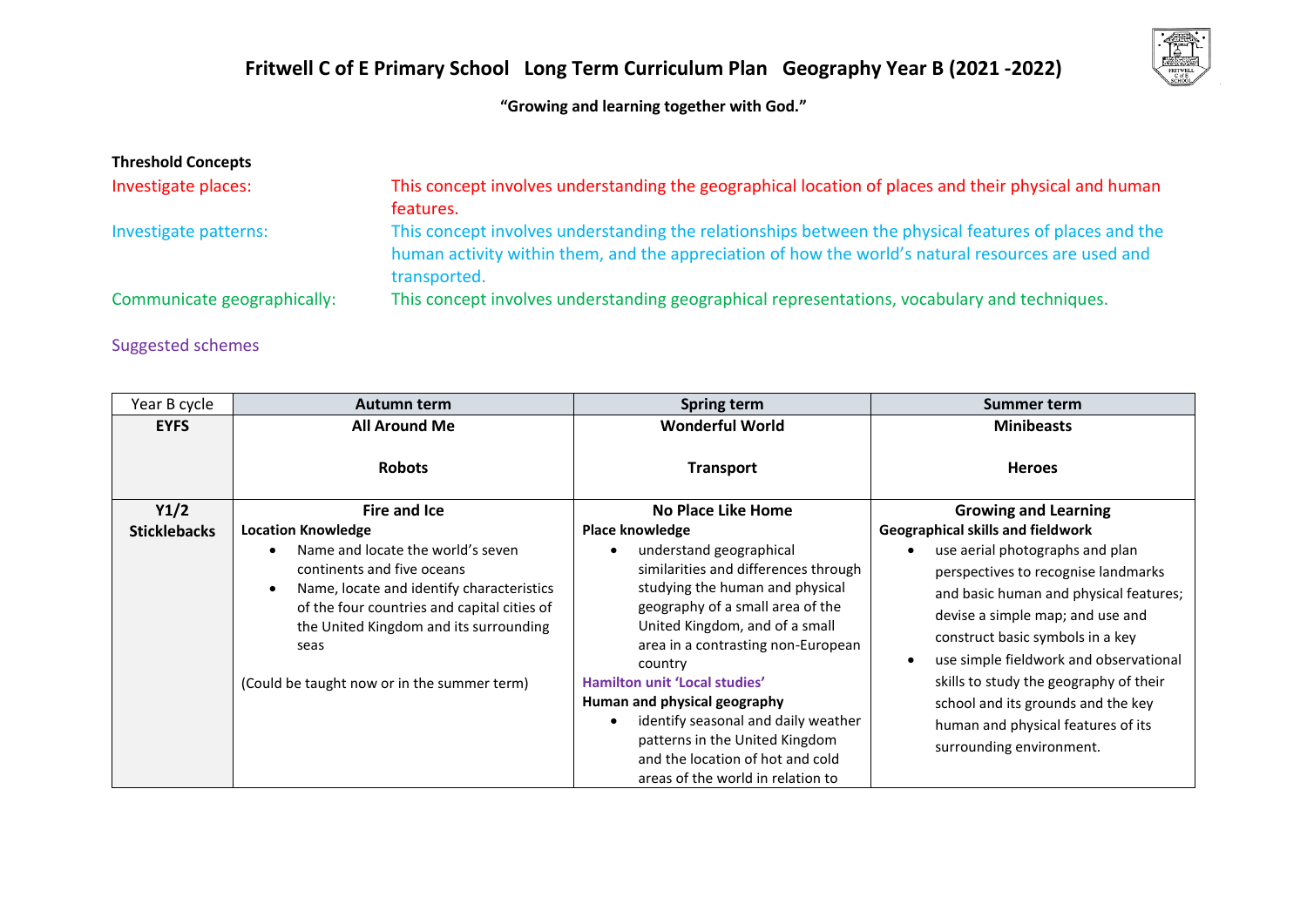

## **"Growing and learning together with God."**

| Y2/3<br><b>Seahorses</b> | <b>Rock and Roll</b><br>Where are we?<br><b>Locational Knowledge</b><br>Key topographical features (including hills,<br>mountains, coasts and rivers), and land-<br>use patterns; and understand how some<br>of these aspects have changed over time                                                                                     | the Equator and the North and<br>South Poles<br>Hamilton unit 'Weather experts'<br><b>American Adventure</b><br>Human and Physical geography of America<br>Describe and understand key<br>$\bullet$<br>aspects of physical geography,<br>including:<br>climate zones, biomes and<br>$\bullet$<br>vegetation belts, rivers, mountains,<br>volcanoes and earthquakes, and<br>the water cycle<br><b>Twinkl unit 'America'</b> | Orienteering scheme to develop these skills<br><b>Fab Fitness</b><br>What does our school look like from above?<br><b>Geographical skills and fieldwork</b><br>use fieldwork to observe, measure,<br>record and present the human and<br>physical features in the local area<br>using a range of methods, including<br>sketch maps, plans and graphs, and<br>digital technologies.<br>(Orienteering unit from PE) |
|--------------------------|------------------------------------------------------------------------------------------------------------------------------------------------------------------------------------------------------------------------------------------------------------------------------------------------------------------------------------------|----------------------------------------------------------------------------------------------------------------------------------------------------------------------------------------------------------------------------------------------------------------------------------------------------------------------------------------------------------------------------------------------------------------------------|-------------------------------------------------------------------------------------------------------------------------------------------------------------------------------------------------------------------------------------------------------------------------------------------------------------------------------------------------------------------------------------------------------------------|
| Y4/5 Stingrays           | Wet, Wet, Wet<br><b>Human and Physical geography</b><br>Describe and understand key aspects<br>of physical geography, including:<br>climate zones, biomes and vegetation<br>belts, rivers, mountains, volcanoes<br>and earthquakes, and the water cycle<br><b>Hamilton unit 'Mountains rivers and Coasts'</b><br><b>Pick river units</b> | <b>Roman Adventure</b><br>Where did the Romans come from<br>and where did they go?<br>Human geography, including:<br>types of settlement and land use,<br>economic activity including trade links,<br>and the distribution of natural<br>resources including energy, food,<br>minerals and water                                                                                                                           | <b>Disasters</b><br><b>Human and Physical geography</b><br>Describe and understand key aspects of<br>physical geography, including:<br>climate zones, biomes and vegetation<br>belts, rivers, mountains, volcanoes and<br>earthquakes, and the water cycle<br>Twinkl unit 'Extreme earth'                                                                                                                         |
| Y5/6 Sharks              | <b>Evolve</b>                                                                                                                                                                                                                                                                                                                            | <b>Alpha to Omega</b><br>Where did the Greeks come from and<br>where did they go?<br>Human geography, including:<br>types of settlement and land use,<br>economic activity including trade links,                                                                                                                                                                                                                          | <b>Mountains to Climb</b><br><b>Human and Physical geography</b><br>Describe and understand key aspects of<br>physical geography, including:<br>climate zones, biomes and vegetation<br>belts, rivers, mountains, volcanoes and<br>earthquakes, and the water cycle                                                                                                                                               |